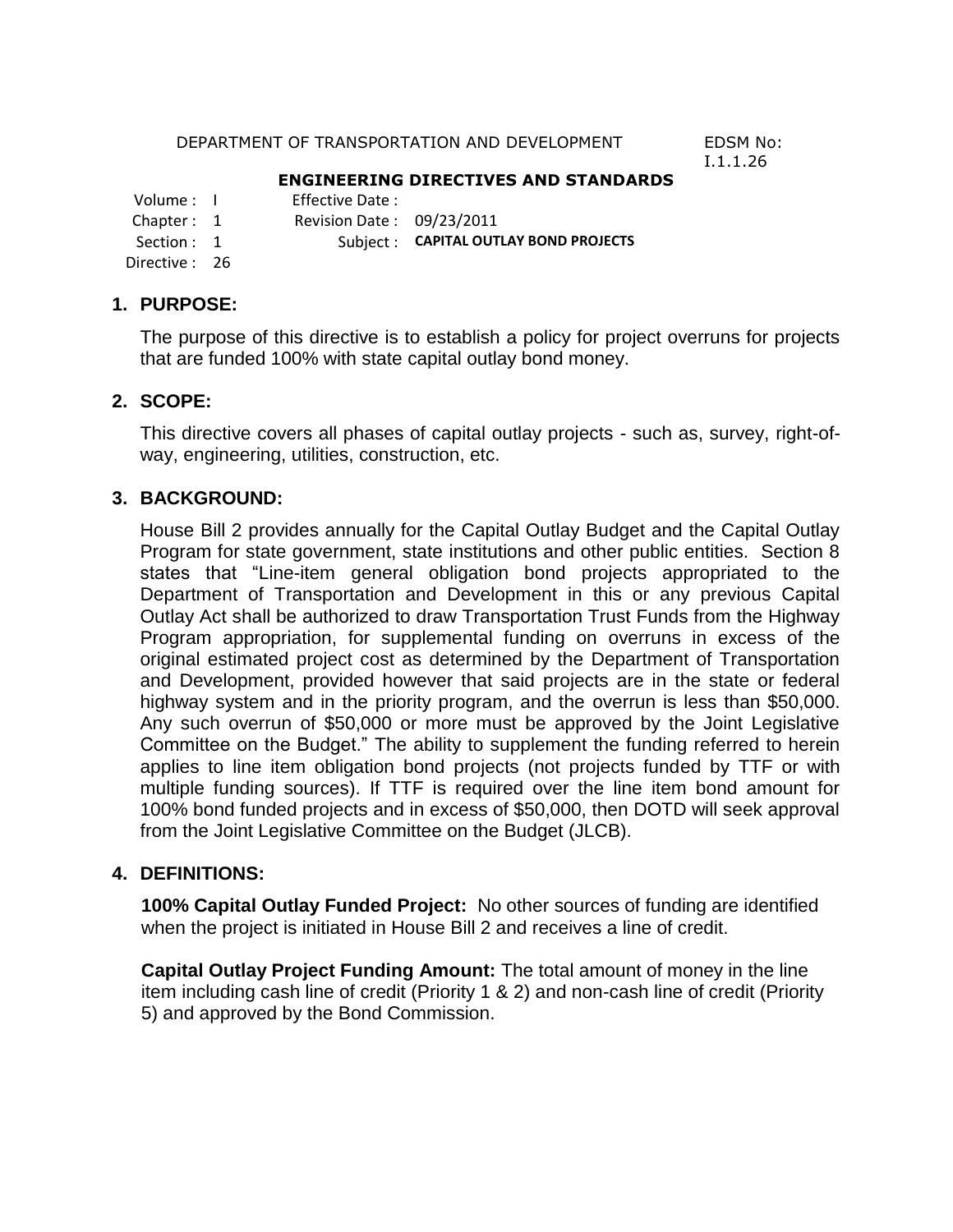**Original Estimated Project Cost:** Equal to the original bond line item amount plus any subsequent bond funding attributed to that line item in future bills for which line of credit has been received.

**DOTD Initiated:** DOTD Assistant Secretary for Multimodal Planning determines the funding source(s) and DOTD initiates the project.

**Locally Initiated:** Any capital outlay bond project initiated by a local entity, parish or Non-DOTD governmental agency

**FA Form** – Required form submitted to the Capital Outlay Bond Program Manager for any funding adjustment/Change Order on a Capital Outlay project.

# **5. APPLICABILITY:**

- A. If a project initiated by DOTD is funded 100% with bond money and the overrun is greater than \$50,000 over the original estimated project cost, approval of the JLCB is required.
- B. If a locally initiated project is funded 100% with bond money and it overruns by \$50,000, the local entity will be responsible for securing additional funding. If DOTD chooses to utilize TTF funds for this overrun, JLCB approval is required for the expenditure of the TTF funds in excess of \$50,000.
- C. If a project is funded 100% with bond money and a change order occurs and the original contract amount and all of the change orders to date are within the bond item amount, then there is no requirement to seek approval of the JLCB.
- D. If a project that has been initiated by DOTD has multiple funding sources and overruns the funding amount, there is no requirement to seek approval of the JLCB even if Capital Outlay funds are one of the multiple funding sources.
- E. If a locally initiated project has multiple funding sources and has an overrun greater than \$50,000, the local entity will be responsible for securing the additional funding. If DOTD chooses to utilize TTF funds for this overrun, JLCB approval is required for the expenditure of the TTF funds in excess of \$50,000.
- F. If a project receives Federally Earmarked Funds and Capital Outlay Funds and DOTD chooses to supplement the federal funds with TTF, there is no requirement for the Secretary to seek approval from the JLCB.
- G. If a project is funded 100% with bond money and the Planning, Engineering or Construction Engineering and Inspection (CE&I) is performed by DOTD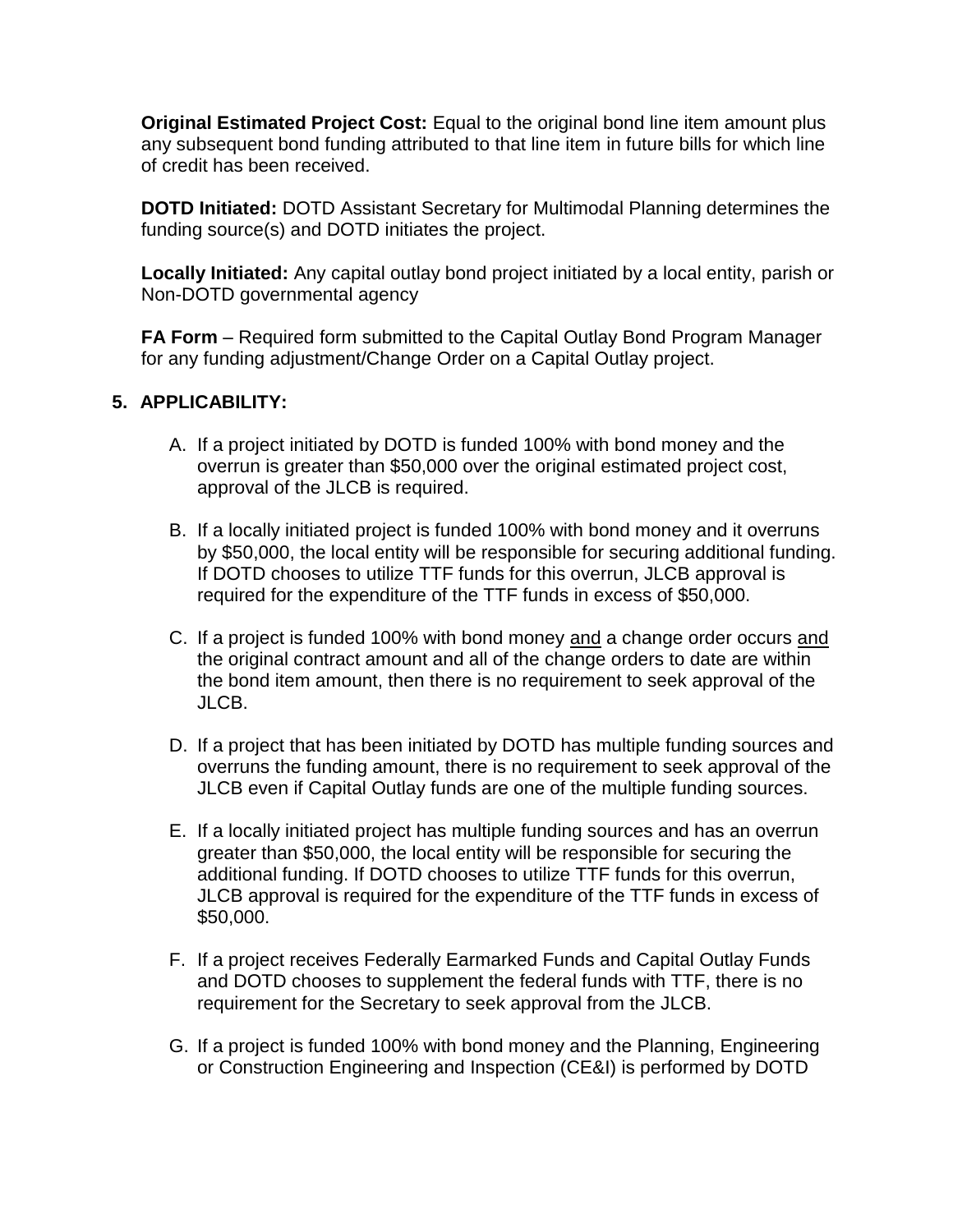staff, the amount of funds required for the in-house costs will not count against the funds designated in the bond's original estimated project cost.

### **6. PROCEDURES:**

- A. Study and/or engineering projects that have 100% Capital Outlay funding shall be tracked by the *Project Manager*. All financial increases will be sent with the completed form (see attachment) to the Capital Outlay Bond Program Manager for review and approval of the funds.
- B. If a project is bid and the amount of the overrun is greater than the allocated bond funds and fits within the conditions of the above Section 5 A, B or E, the **Project Manager** will submit the completed form (see attachment) to the Capital Outlay Bond Program Manager who will notify the Secretary.
- C. All construction projects that have 100% Capital Outlay funding and fits within the conditions of the above Section 5 A or B will be identified in Site Manager. **All** financial Change Orders will be sent with the completed form (see attachment) by the *Project Engineer* to the Capital Outlay Bond Program Manager for review and approval of the funds **ONLY**. All Change Orders will follow DOTD procedures and approval as per EDSM No. III.1.1.1
- D. All locally initiated projects that have multiple funding sources and fits within the conditions of the above Section 5 E will be identified in Site Manager. **All** financial Change Orders will be sent with the completed form (see attachment) by the *Project Engineer* to the Capital Outlay Bond Program Manager for review and approval of the funds **ONLY**. All Change Orders will follow DOTD procedures and approval as per EDSM No. III.1.1.1
- E. FA Form attached must be completed and accompany all submittals notifying the Capital Outlay Bond Program Manager of a financial change.

## **7. RESPONSIBILITIES:**

- A. During the planning and/or engineering phase the **Project Manager** is responsible to notify the Capital Outlay Bond Program Manager of all fiscal changes by completing the attached form for 100% Capital Outlay Funded projects.
- B. The **Project Manager** will ensure the language for 100% bond projects is included in the specification documents for bidding.
- C. During the construction phase the **Project Engineer** is responsible to notify the Capital Outlay Bond Program Manager of all fiscal changes by completing the attached form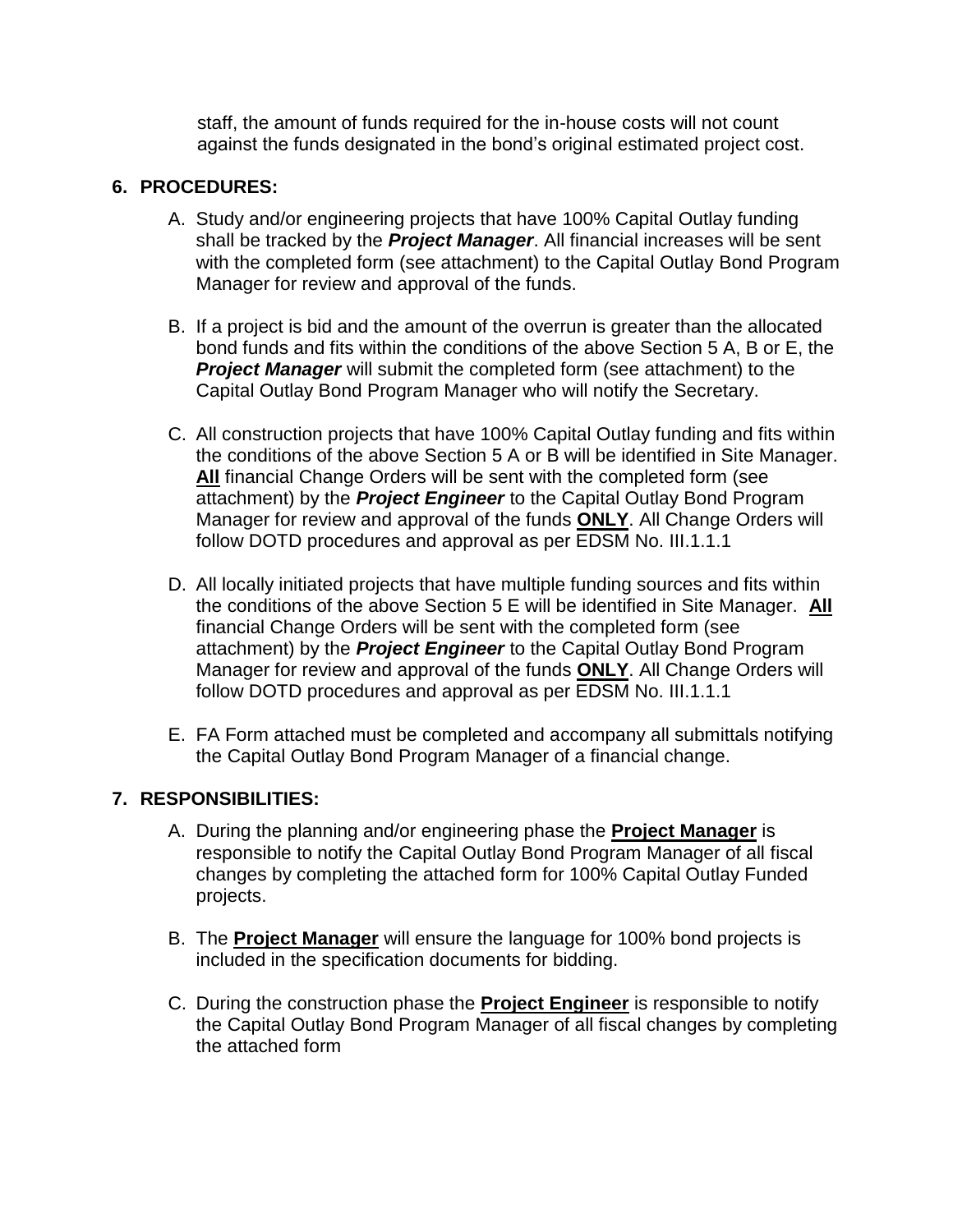D. The **Capital Outlay Bond Program Manager** is responsible for tracking the Capital Outlay Funds, tracking project initiation (DOTD or local) and notifying and providing the required information to the Secretary.

## **8. OTHER ISSUANCES AFFECTED:**

All directives, memoranda or instructions issued heretofore in conflict with this directive are hereby rescinded.

### **9. IMPLEMENTATION:**

This directive will become effective immediately upon issuance.